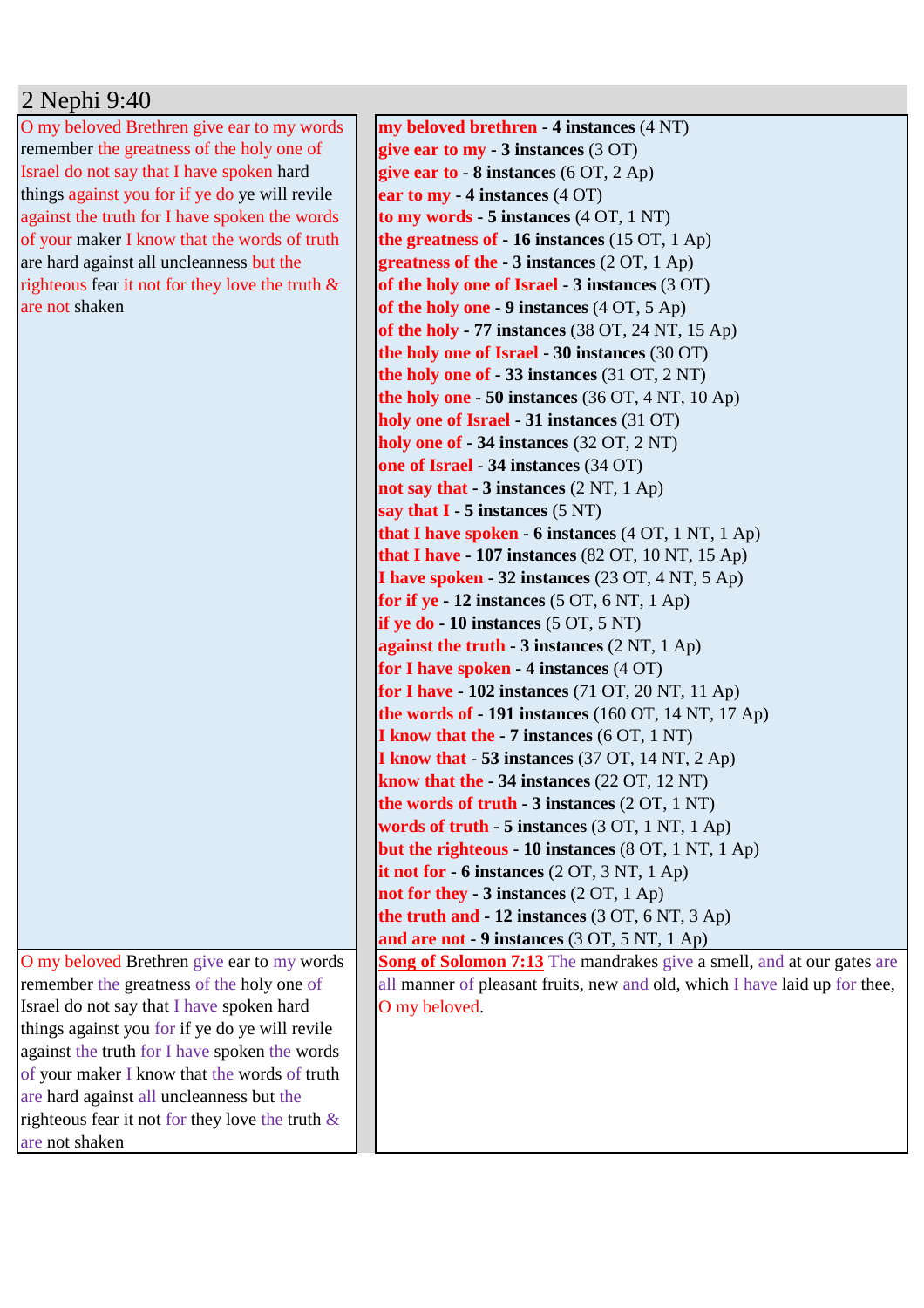| O my beloved Brethren give ear to my words         | <b>Psalm 5:1</b> {To the chief Musician upon Nehiloth, A Psalm of David.}          |
|----------------------------------------------------|------------------------------------------------------------------------------------|
| remember the greatness of the holy one of          | Give ear to my words, O LORD, consider my meditation.                              |
| Israel do not say that I have spoken hard          |                                                                                    |
| things against you for if ye do ye will revile     |                                                                                    |
| against the truth for I have spoken the words      |                                                                                    |
| of your maker I know that the words of truth       |                                                                                    |
| are hard against all uncleanness but the           |                                                                                    |
| righteous fear it not for they love the truth $\&$ |                                                                                    |
| are not shaken                                     |                                                                                    |
| O my beloved Brethren give ear to my words         | 2 Chronicles 24:27 Now concerning his sons, and the greatness of the               |
| remember the greatness of the holy one of          | burdens laid upon him, and the repairing of the house of God, behold,              |
| Israel do not say that I have spoken hard          | they are written in the story of the book of the kings. And Amaziah his            |
| things against you for if ye do ye will revile     | son reigned in his stead.                                                          |
| against the truth for I have spoken the words      |                                                                                    |
| of your maker I know that the words of truth       |                                                                                    |
| are hard against all uncleanness but the           |                                                                                    |
| righteous fear it not for they love the truth $\&$ |                                                                                    |
| are not shaken                                     |                                                                                    |
| O my beloved Brethren give ear to my words         | <b>Daniel 7:27</b> And the kingdom and dominion, and the greatness of the          |
| remember the greatness of the holy one of          | kingdom under the whole heaven, shall be given to the people of the                |
| Israel do not say that I have spoken hard          | saints of the most High, whose kingdom is an everlasting kingdom, and              |
| things against you for if ye do ye will revile     | all dominions shall serve and obey him.                                            |
| against the truth for I have spoken the words      |                                                                                    |
| of your maker I know that the words of truth       |                                                                                    |
| are hard against all uncleanness but the           |                                                                                    |
| righteous fear it not for they love the truth $\&$ |                                                                                    |
| are not shaken                                     |                                                                                    |
| O my beloved Brethren give ear to my words         | <b>Judith 7:10</b> For this people of the children of Israel do not trust in their |
| remember the greatness of the holy one of          | spears, but in the height of the mountains wherein they dwell, because it          |
| Israel do not say that I have spoken hard          | is not easy to come up to the tops of their mountains.                             |
| things against you for if ye do ye will revile     |                                                                                    |
| against the truth for I have spoken the words      |                                                                                    |
| of your maker I know that the words of truth       |                                                                                    |
| are hard against all uncleanness but the           |                                                                                    |
| righteous fear it not for they love the truth $\&$ |                                                                                    |
| are not shaken                                     |                                                                                    |
| O my beloved Brethren give ear to my words         | <b>Ezekiel 8:12</b> Then said he unto me, Son of man, hast thou seen what the      |
| remember the greatness of the holy one of          | ancients of the house of Israel do in the dark, every man in the chambers          |
| Israel do not say that I have spoken hard          | of his imagery? for they say, The LORD seeth us not; the LORD hath                 |
| things against you for if ye do ye will revile     | forsaken the earth.                                                                |
| against the truth for I have spoken the words      |                                                                                    |
| of your maker I know that the words of truth       |                                                                                    |
| are hard against all uncleanness but the           |                                                                                    |
| righteous fear it not for they love the truth $\&$ |                                                                                    |
| are not shaken                                     |                                                                                    |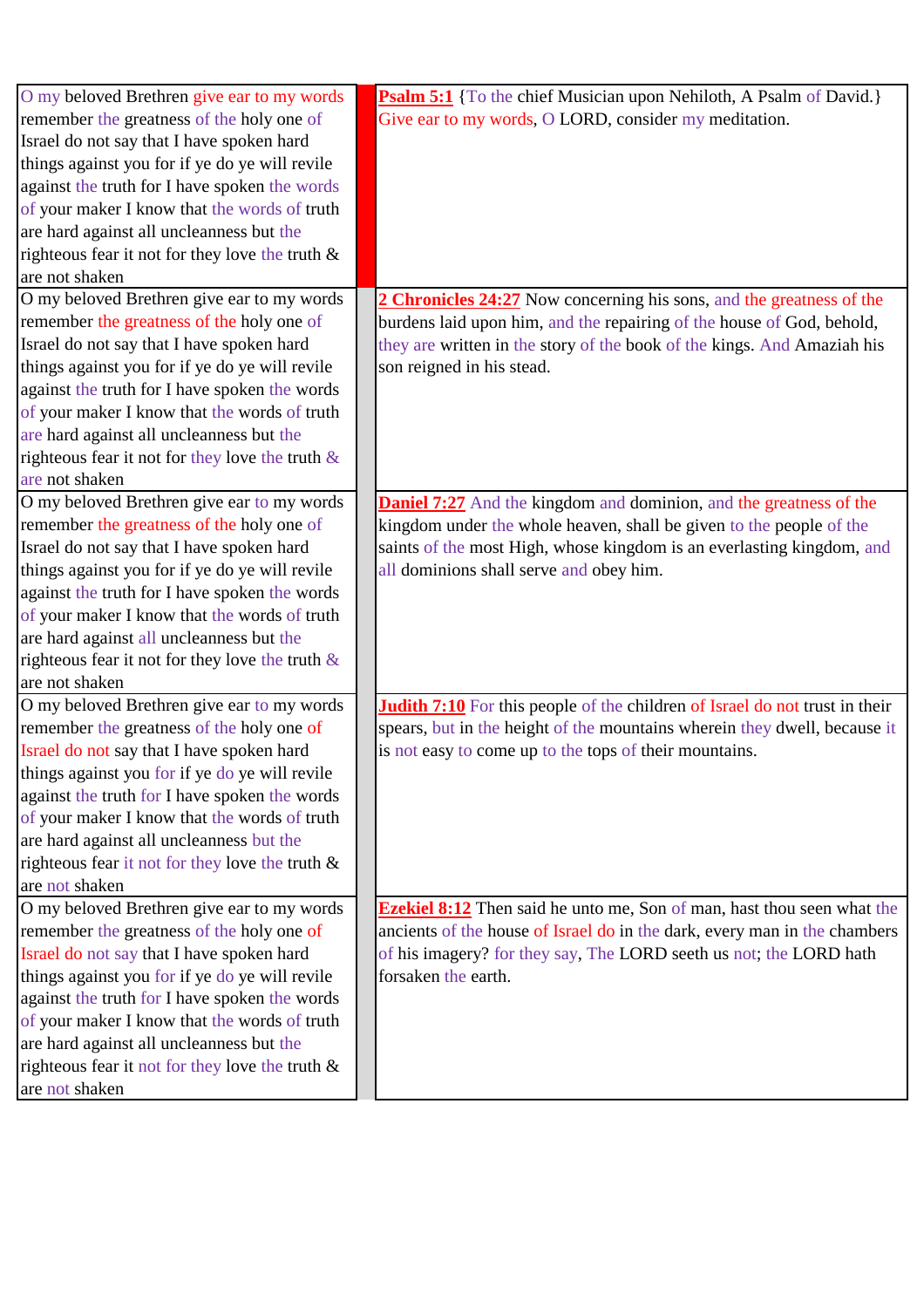| O my beloved Brethren give ear to my words         | 2 Samuel 13:12 And she answered him, Nay, my brother, do not force            |
|----------------------------------------------------|-------------------------------------------------------------------------------|
| remember the greatness of the holy one of          | me; for no such thing ought to be done in Israel: do not thou this folly.     |
| Israel do not say that I have spoken hard          |                                                                               |
| things against you for if ye do ye will revile     |                                                                               |
| against the truth for I have spoken the words      |                                                                               |
| of your maker I know that the words of truth       |                                                                               |
| are hard against all uncleanness but the           |                                                                               |
| righteous fear it not for they love the truth $\&$ |                                                                               |
| are not shaken                                     |                                                                               |
| O my beloved Brethren give ear to my words         | 1 John 5:16 If any man see his brother sin a sin which is not unto death,     |
| remember the greatness of the holy one of          | he shall ask, and he shall give him life for them that sin not unto death.    |
| Israel do not say that I have spoken hard          | There is a sin unto death: I do not say that he shall pray for it.            |
| things against you for if ye do ye will revile     |                                                                               |
| against the truth for I have spoken the words      |                                                                               |
| of your maker I know that the words of truth       |                                                                               |
| are hard against all uncleanness but the           |                                                                               |
| righteous fear it not for they love the truth $\&$ |                                                                               |
| are not shaken                                     |                                                                               |
| O my beloved Brethren give ear to my words         | <b>Philemon 1:19</b> I Paul have written it with mine own hand, I will repay  |
| remember the greatness of the holy one of          | it: albeit I do not say to thee how thou owest unto me even thine own self    |
| Israel do not say that I have spoken hard          | besides.                                                                      |
| things against you for if ye do ye will revile     |                                                                               |
| against the truth for I have spoken the words      |                                                                               |
| of your maker I know that the words of truth       |                                                                               |
| are hard against all uncleanness but the           |                                                                               |
| righteous fear it not for they love the truth $\&$ |                                                                               |
| are not shaken                                     |                                                                               |
| O my beloved Brethren give ear to my words         | <b>1 Corinthians 1:15</b> Lest any should say that I had baptized in mine own |
| remember the greatness of the holy one of          | name.                                                                         |
| Israel do not say that I have spoken hard          |                                                                               |
| things against you for if ye do ye will revile     |                                                                               |
| against the truth for I have spoken the words      |                                                                               |
| of your maker I know that the words of truth       |                                                                               |
| are hard against all uncleanness but the           |                                                                               |
| righteous fear it not for they love the truth $\&$ |                                                                               |
| are not shaken                                     |                                                                               |
| O my beloved Brethren give ear to my words         | <b>Ecclesiasticus 39:12</b> Yet have I more to say, which I have thought      |
| remember the greatness of the holy one of          | upon; for I am filled as the moon at the full.                                |
| Israel do not say that I have spoken hard          |                                                                               |
| things against you for if ye do ye will revile     |                                                                               |
| against the truth for I have spoken the words      |                                                                               |
| of your maker I know that the words of truth       |                                                                               |
| are hard against all uncleanness but the           |                                                                               |
| righteous fear it not for they love the truth $\&$ |                                                                               |
| are not shaken                                     |                                                                               |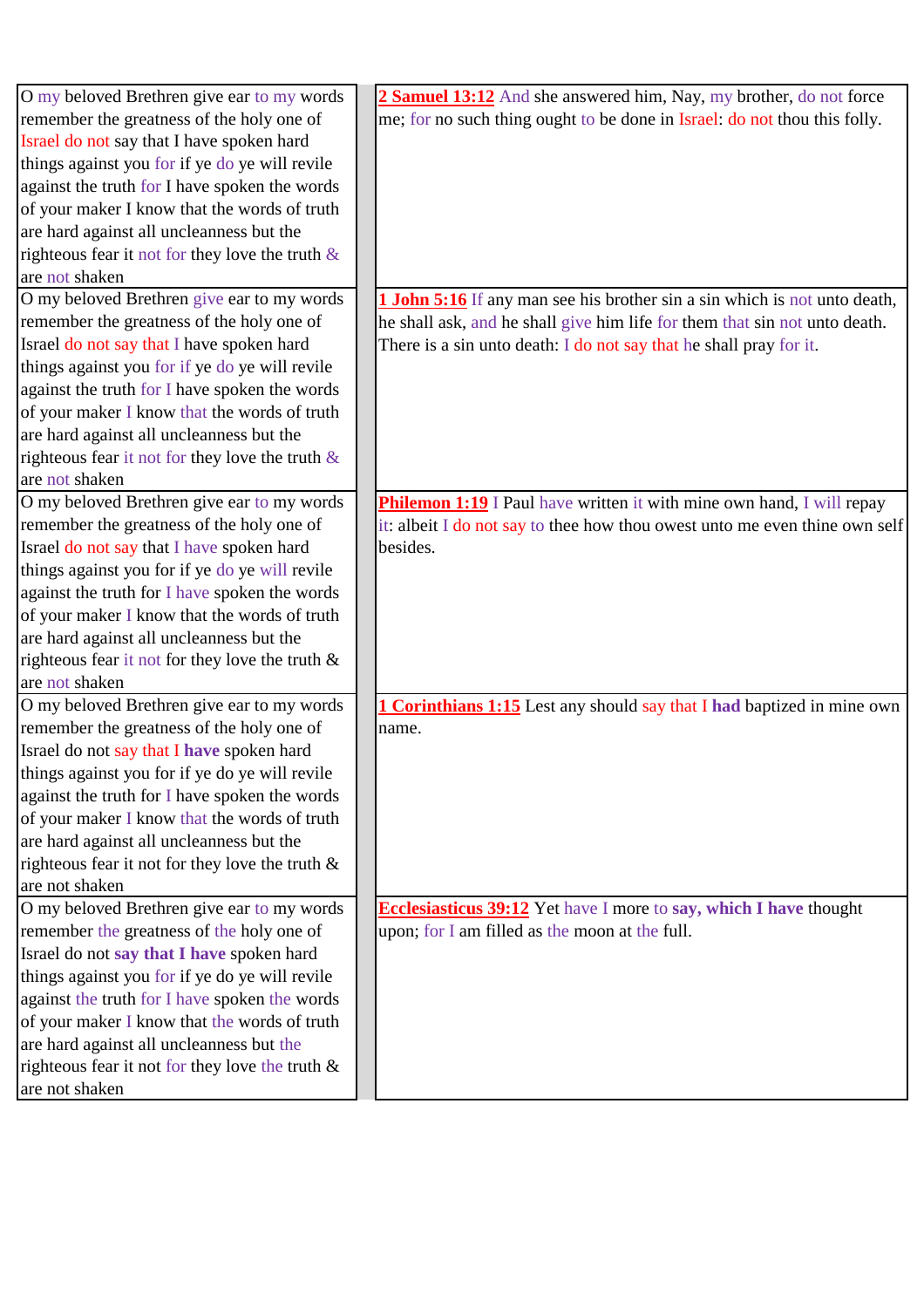| O my beloved Brethren give ear to my words         | John 12:48 He that rejecteth me, and receiveth not my words, hath one             |
|----------------------------------------------------|-----------------------------------------------------------------------------------|
| remember the greatness of the holy one of          | that judgeth him: the word that I have spoken, the same shall judge him           |
| Israel do not say that I have spoken hard          | in the last day.                                                                  |
| things against you for if ye do ye will revile     |                                                                                   |
| against the truth for I have spoken the words      |                                                                                   |
| of your maker I know that the words of truth       |                                                                                   |
| are hard against all uncleanness but the           |                                                                                   |
| righteous fear it not for they love the truth $\&$ |                                                                                   |
| are not shaken                                     |                                                                                   |
| O my beloved Brethren give ear to my words         | Jeremiah 44:11 Therefore thus saith the LORD of hosts, the God of                 |
| remember the greatness of the holy one of          | Israel; Behold, I will set my face against you for evil, and to cut off all       |
| Israel do not say that I have spoken hard          | Judah.                                                                            |
| things against you for if ye do ye will revile     |                                                                                   |
| against the truth for I have spoken the words      |                                                                                   |
| of your maker I know that the words of truth       |                                                                                   |
| are hard against all uncleanness but the           |                                                                                   |
| righteous fear it not for they love the truth $\&$ |                                                                                   |
| are not shaken                                     |                                                                                   |
| O my beloved Brethren give ear to my words         | <b>Jeremiah 44:29</b> And this shall be a sign unto you, saith the LORD, that I   |
| remember the greatness of the holy one of          | will punish you in this place, that ye may know that my words shall               |
| Israel do not say that I have spoken hard          | surely stand against you for evil:                                                |
| things against you for if ye do ye will revile     |                                                                                   |
| against the truth for I have spoken the words      |                                                                                   |
| of your maker I know that the words of truth       |                                                                                   |
| are hard against all uncleanness but the           |                                                                                   |
| righteous fear it not for they love the truth $\&$ |                                                                                   |
| are not shaken                                     |                                                                                   |
| O my beloved Brethren give ear to my words         | 1 Samuel 20:9 And Jonathan said, Far be it from thee: for if I knew               |
| remember the greatness of the holy one of          | certainly that evil were determined by my father to come upon thee, then          |
| Israel do not say that I have spoken hard          | would not I tell it thee?                                                         |
| things against you for if ye do ye will revile     |                                                                                   |
| against the truth for I have spoken the words      |                                                                                   |
| of your maker I know that the words of truth       |                                                                                   |
| are hard against all uncleanness but the           |                                                                                   |
| righteous fear it not for they love the truth $\&$ |                                                                                   |
| are not shaken                                     |                                                                                   |
| O my beloved Brethren give ear to my words         | <b>Jeremiah 22:4</b> For if ye do this thing indeed, then shall there enter in by |
| remember the greatness of the holy one of          | the gates of this house kings sitting upon the throne of David, riding in         |
| Israel do not say that I have spoken hard          | chariots and on horses, he, and his servants, and his people.                     |
| things against you for if ye do ye will revile     |                                                                                   |
| against the truth for I have spoken the words      |                                                                                   |
| of your maker I know that the words of truth       |                                                                                   |
| are hard against all uncleanness but the           |                                                                                   |
| righteous fear it not for they love the truth $\&$ |                                                                                   |
| are not shaken                                     |                                                                                   |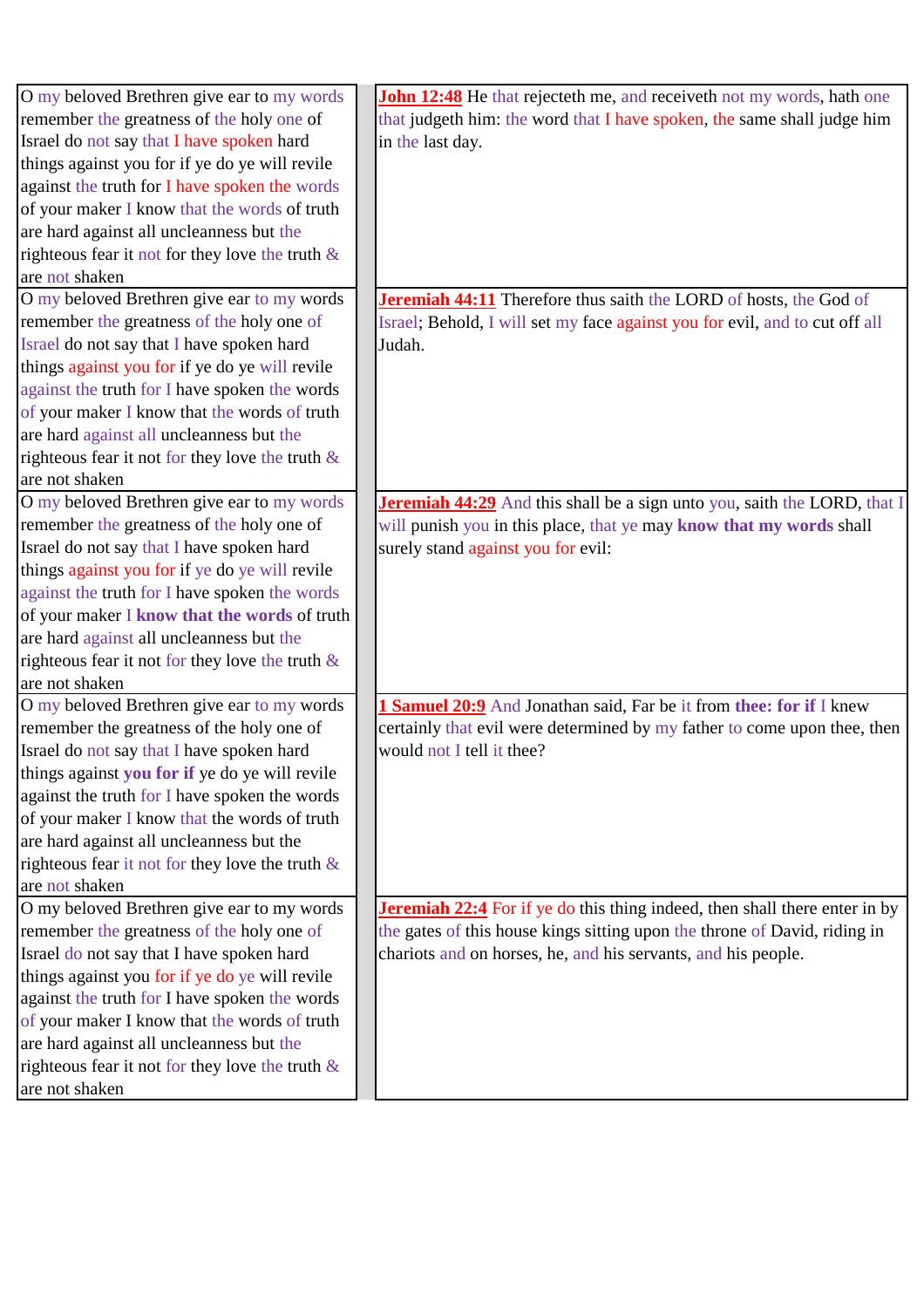| O my beloved <b>Brethren give ear to my</b>        | 2 Peter 1:10 Wherefore the rather, brethren, give diligence to make               |
|----------------------------------------------------|-----------------------------------------------------------------------------------|
| words remember the greatness of the holy one       | your calling and election sure: for if ye do these things, ye shall never         |
| of Israel do not say that I have spoken hard       | fall:                                                                             |
| things against you for if ye do ye will revile     |                                                                                   |
| against the truth for I have spoken the words      |                                                                                   |
| of your maker I know that the words of truth       |                                                                                   |
| are hard against all uncleanness but the           |                                                                                   |
| righteous fear it not for they love the truth $\&$ |                                                                                   |
| are not shaken                                     |                                                                                   |
| O my beloved Brethren give ear to my words         | Mark 12:32 And the scribe said unto him, Well, Master, thou hast said             |
| remember the greatness of the holy one of          | the truth: for there is one God; and there is none other but he:                  |
| Israel do not say that I have spoken hard          |                                                                                   |
| things against you for if ye do ye will revile     |                                                                                   |
| against the truth for I have spoken the words      |                                                                                   |
| of your maker I know that the words of truth       |                                                                                   |
| are hard against all uncleanness but the           |                                                                                   |
| righteous fear it not for they love the truth $\&$ |                                                                                   |
| are not shaken                                     |                                                                                   |
| O my beloved Brethren give ear to my words         | <b>Jeremiah 27:16</b> Also I spake to the priests and to all this people, saying, |
| remember the greatness of the holy one of          | Thus saith the LORD; Hearken not to the words of your prophets that               |
| Israel do not say that I have spoken hard          | prophesy unto you, saying, Behold, the vessels of the LORD'S house                |
| things against you for if ye do ye will revile     | shall now shortly be brought again from Babylon: for they prophesy a lie          |
| against the truth for I have spoken the words      | unto you.                                                                         |
| of your maker I know that the words of truth       |                                                                                   |
| are hard against all uncleanness but the           |                                                                                   |
| righteous fear it not for they love the truth $\&$ |                                                                                   |
| are not shaken                                     |                                                                                   |
| O my beloved Brethren give ear to my words         | <b>1 Esdras 1:24</b> As for the things that came to pass in his time, they were   |
| remember the greatness of the holy one of          | written in former times, concerning those that sinned, and did wickedly           |
| Israel do not say that I have spoken hard          | against the Lord above all people and kingdoms, and how they grieved              |
| things against you for if ye do ye will revile     | him exceedingly, so that the words of the Lord rose up against Israel.            |
| against the truth for I have spoken the words      |                                                                                   |
| of your maker I know that the words of truth       |                                                                                   |
| are hard against all uncleanness but the           |                                                                                   |
| righteous fear it not for they love the truth $\&$ |                                                                                   |
| are not shaken                                     |                                                                                   |
| O my beloved Brethren give ear to my words         | John 16:13 Howbeit when he, the Spirit of truth, is come, he will guide           |
| remember the greatness of the holy one of          | you into all truth: for he shall not speak of himself; but whatsoever he          |
| Israel do not say that I have spoken hard          | shall hear, that shall he speak: and he will shew you things to come.             |
| things against you for if ye do ye will revile     |                                                                                   |
| against the truth for I have spoken the words      |                                                                                   |
| of your maker I know that the words of truth       |                                                                                   |
| are hard against all uncleanness but the           |                                                                                   |
| righteous fear it not for they love the truth $\&$ |                                                                                   |
| are not shaken                                     |                                                                                   |